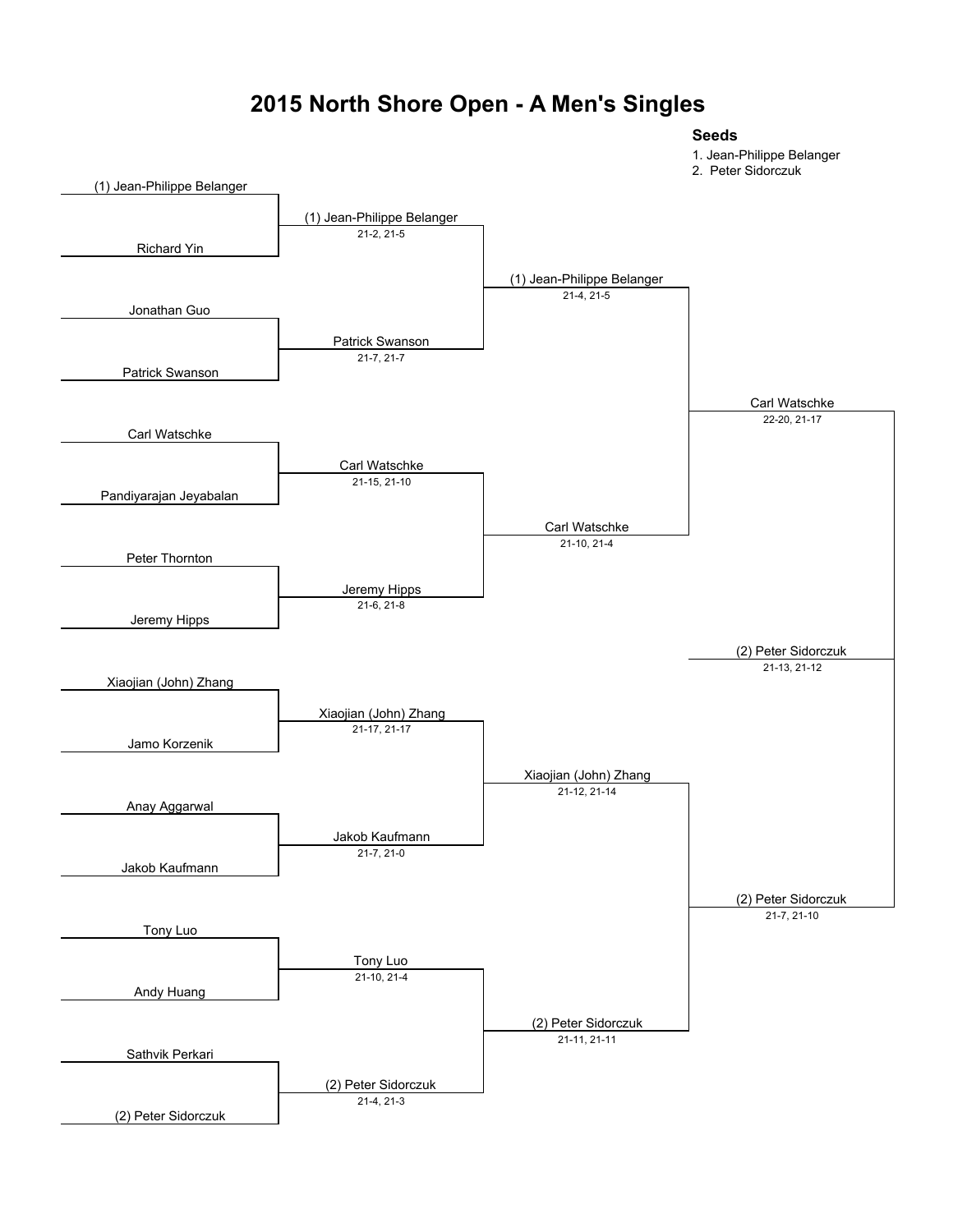# **2015 North Shore Open - B Men's Singles**

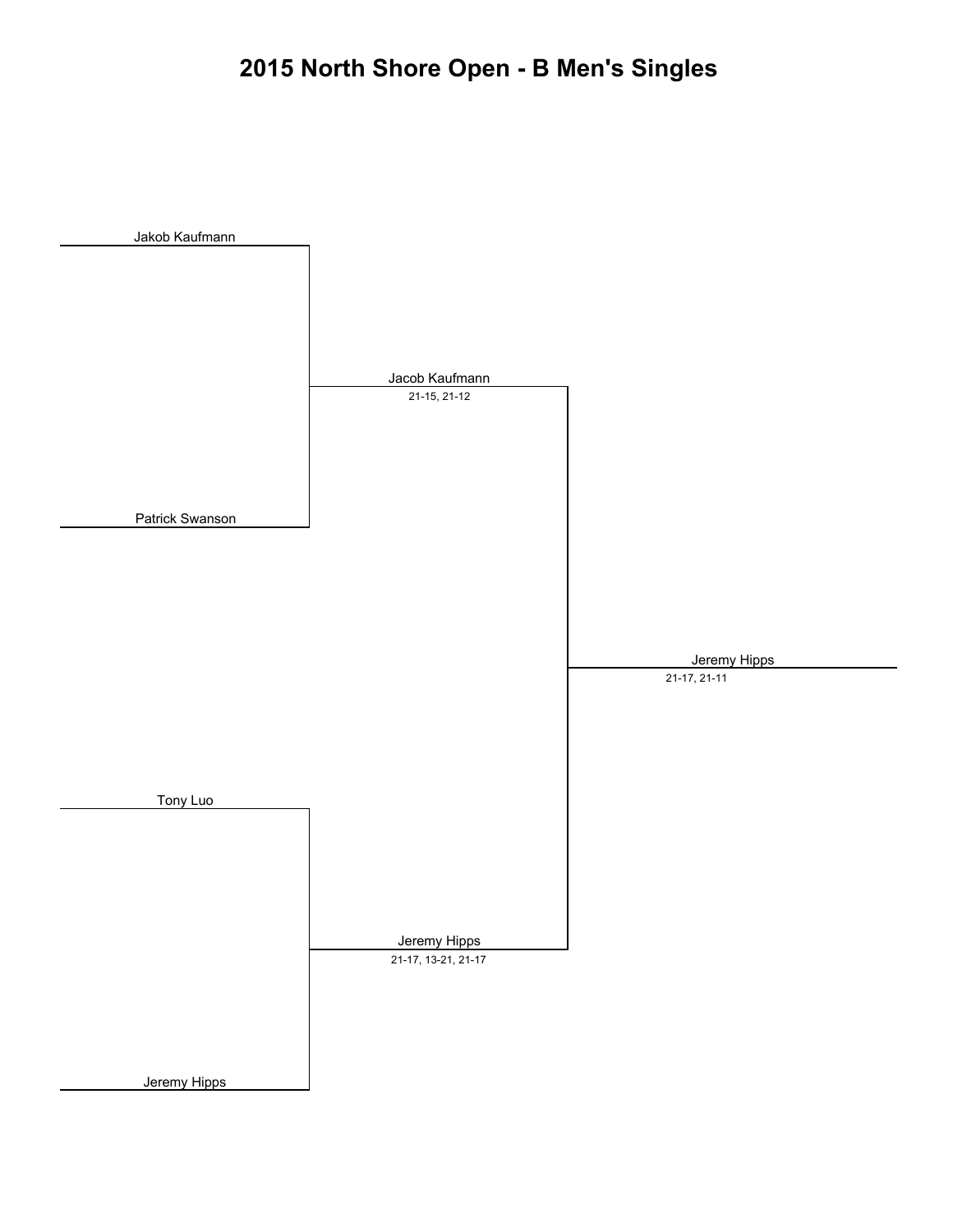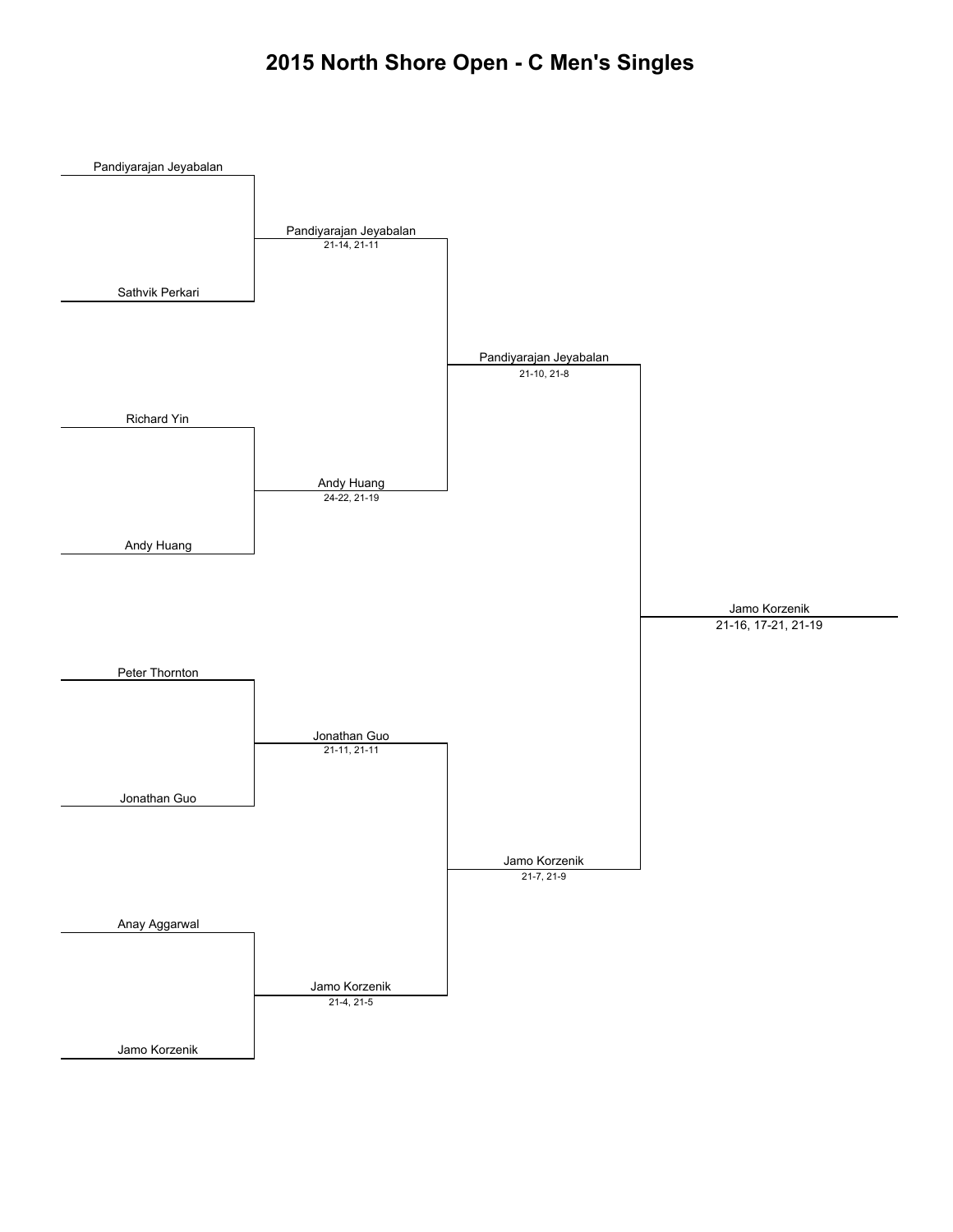# **2015 North Shore Open - D Men's Singles**

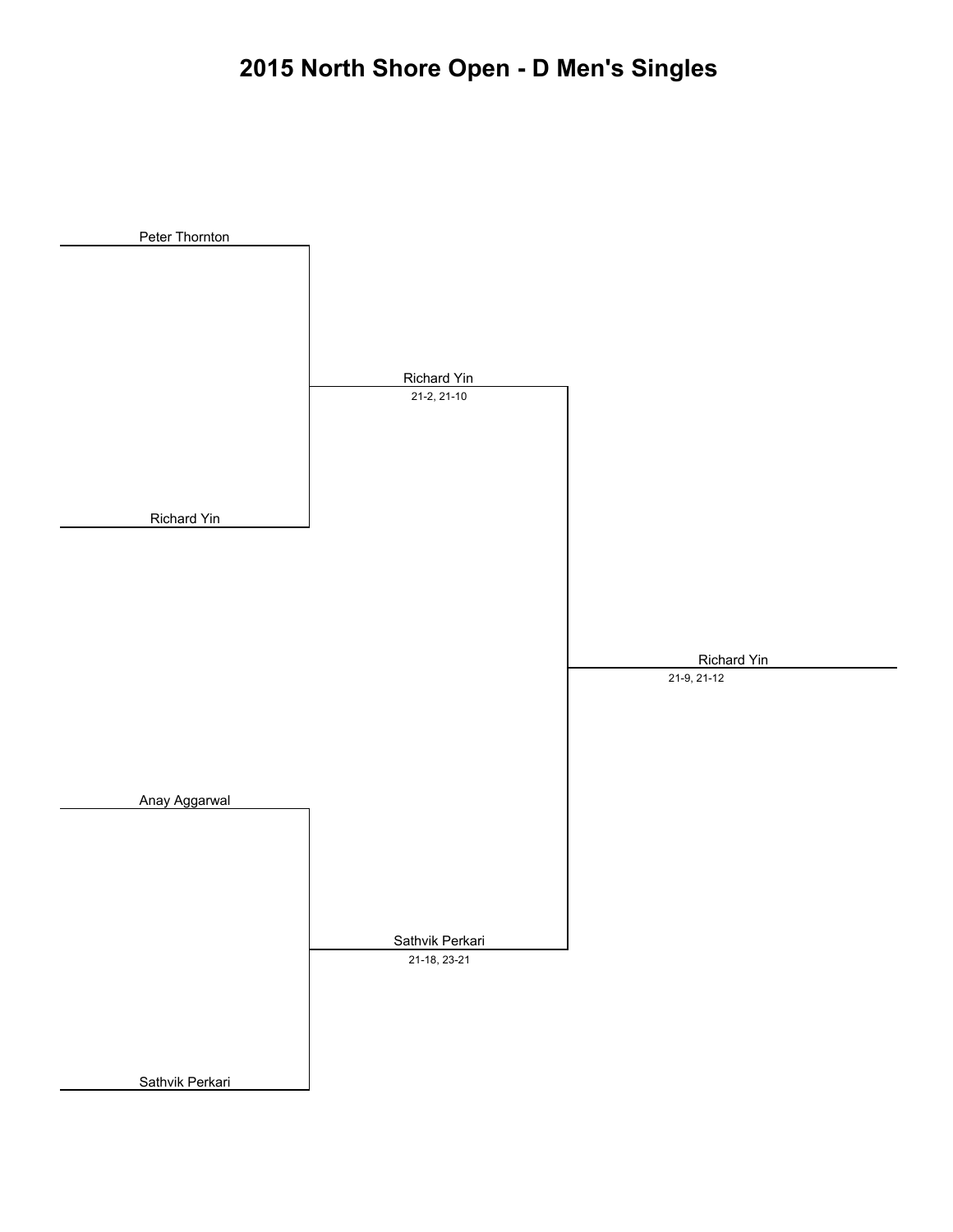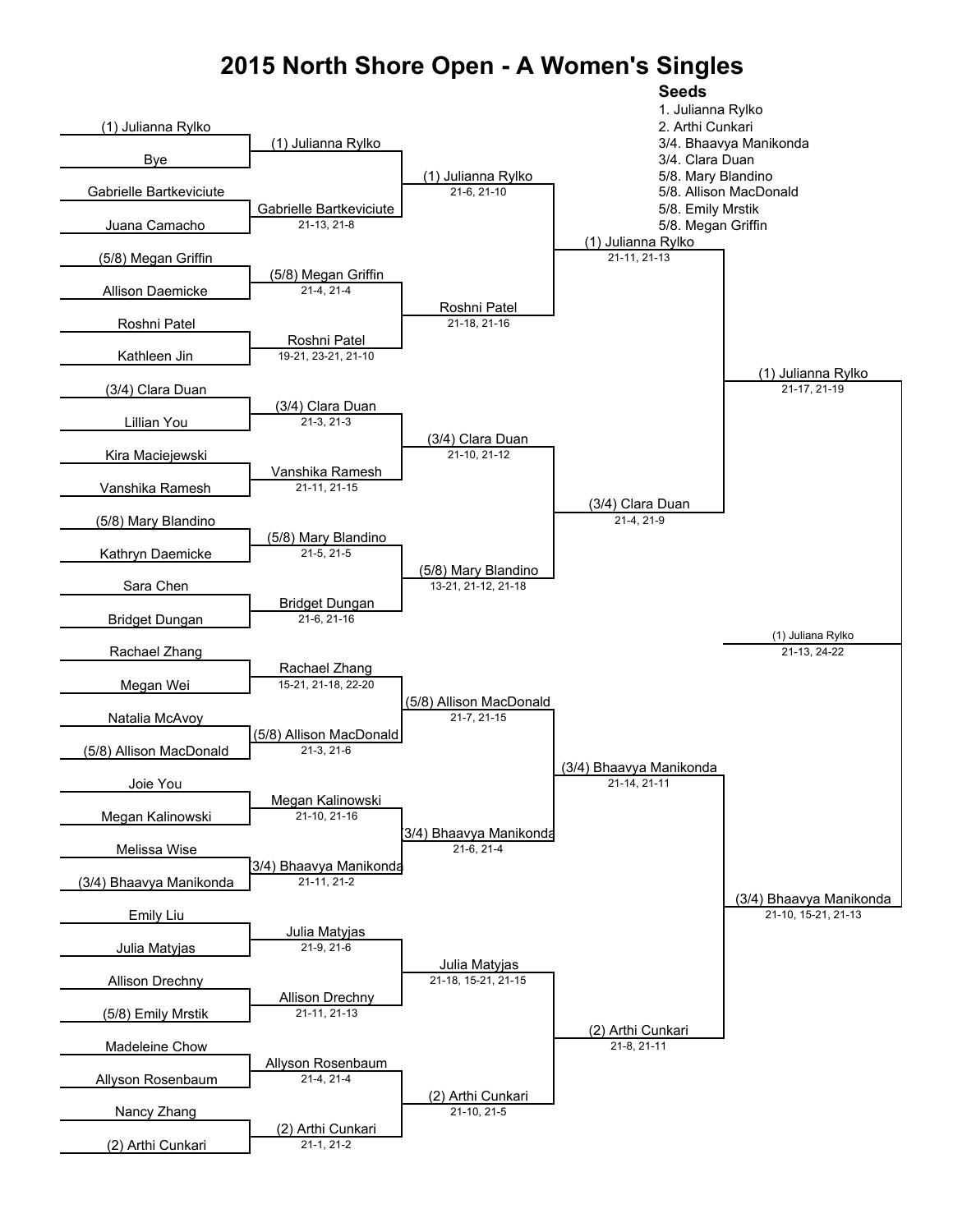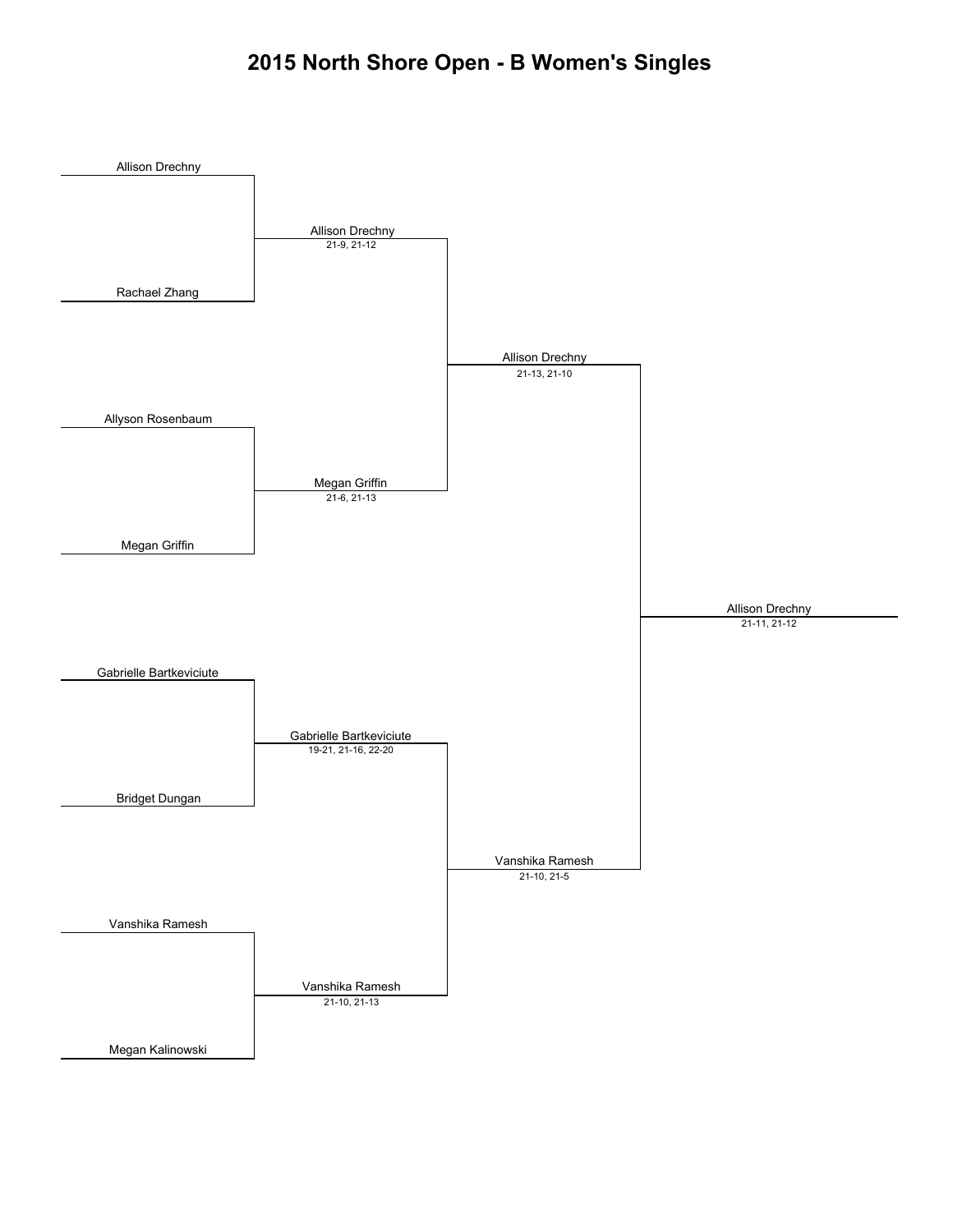#### **2015 North Shore Open - C Women's Singles**

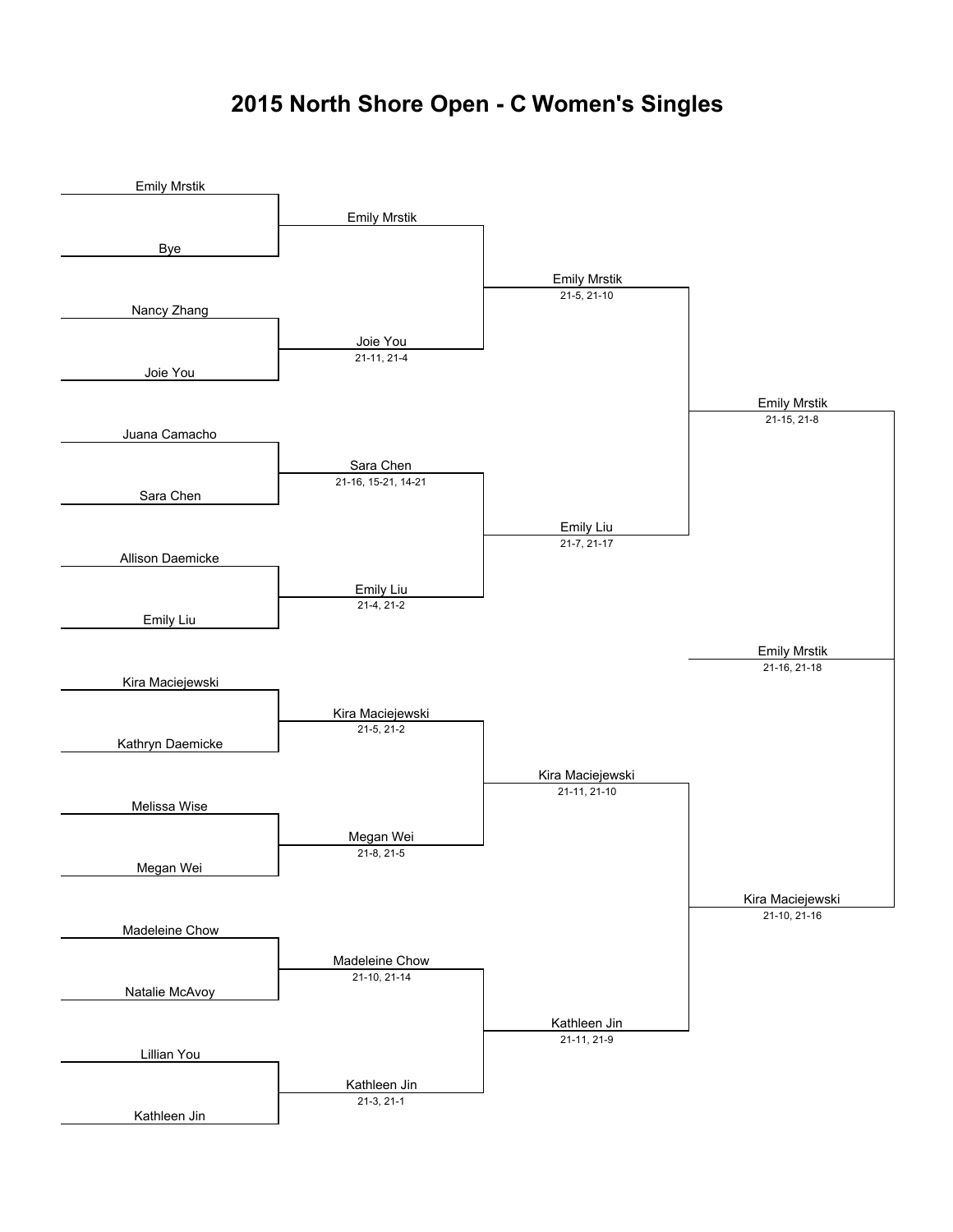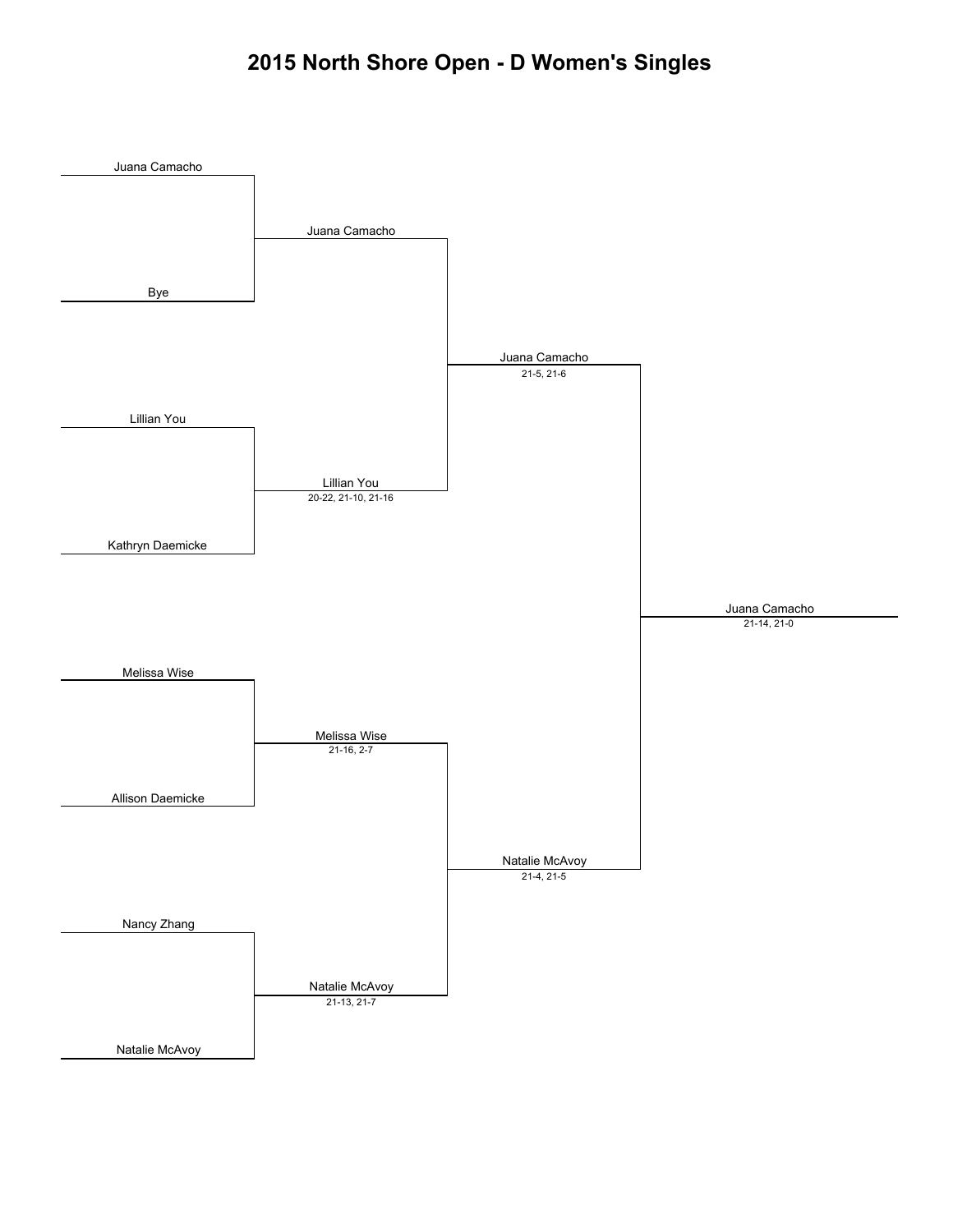#### **2015 North Shore Open - A Men's Doubles**

#### **Seeds**

1. Jean-Philippe Belanger / Jakob Kaufmann

2. Peter Sidorczuk / Carl Watschke

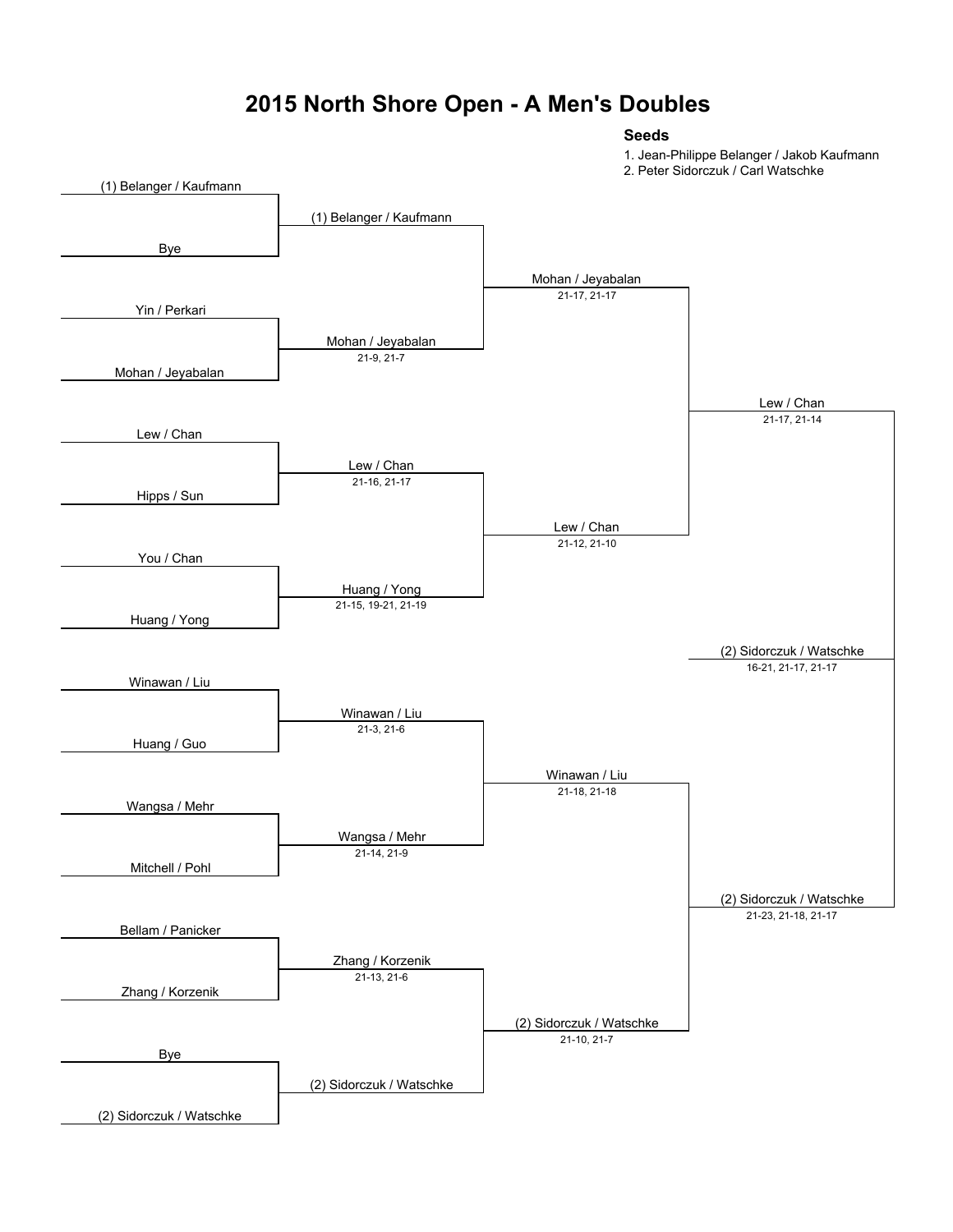# **2015 North Shore Open - B Men's Doubles**

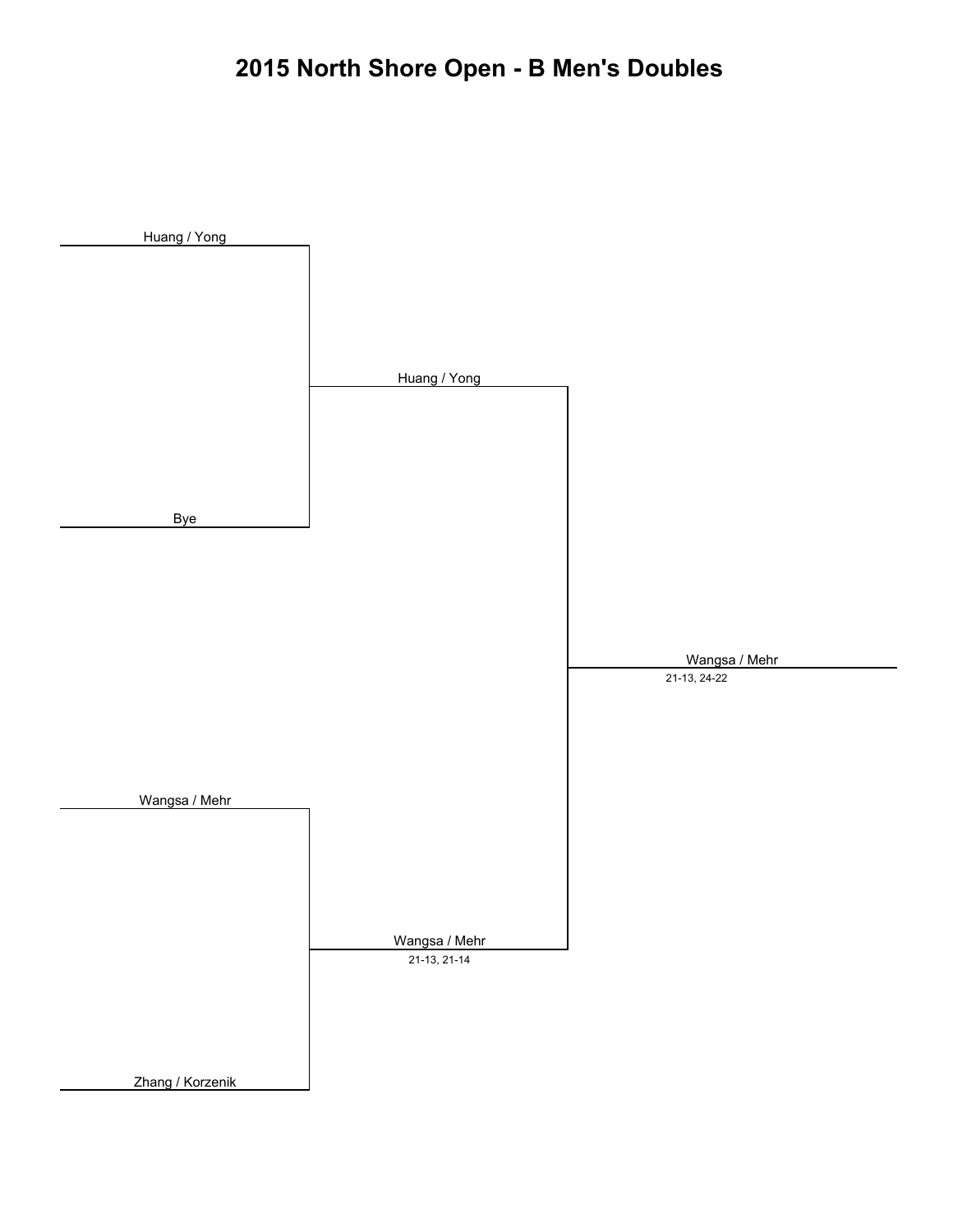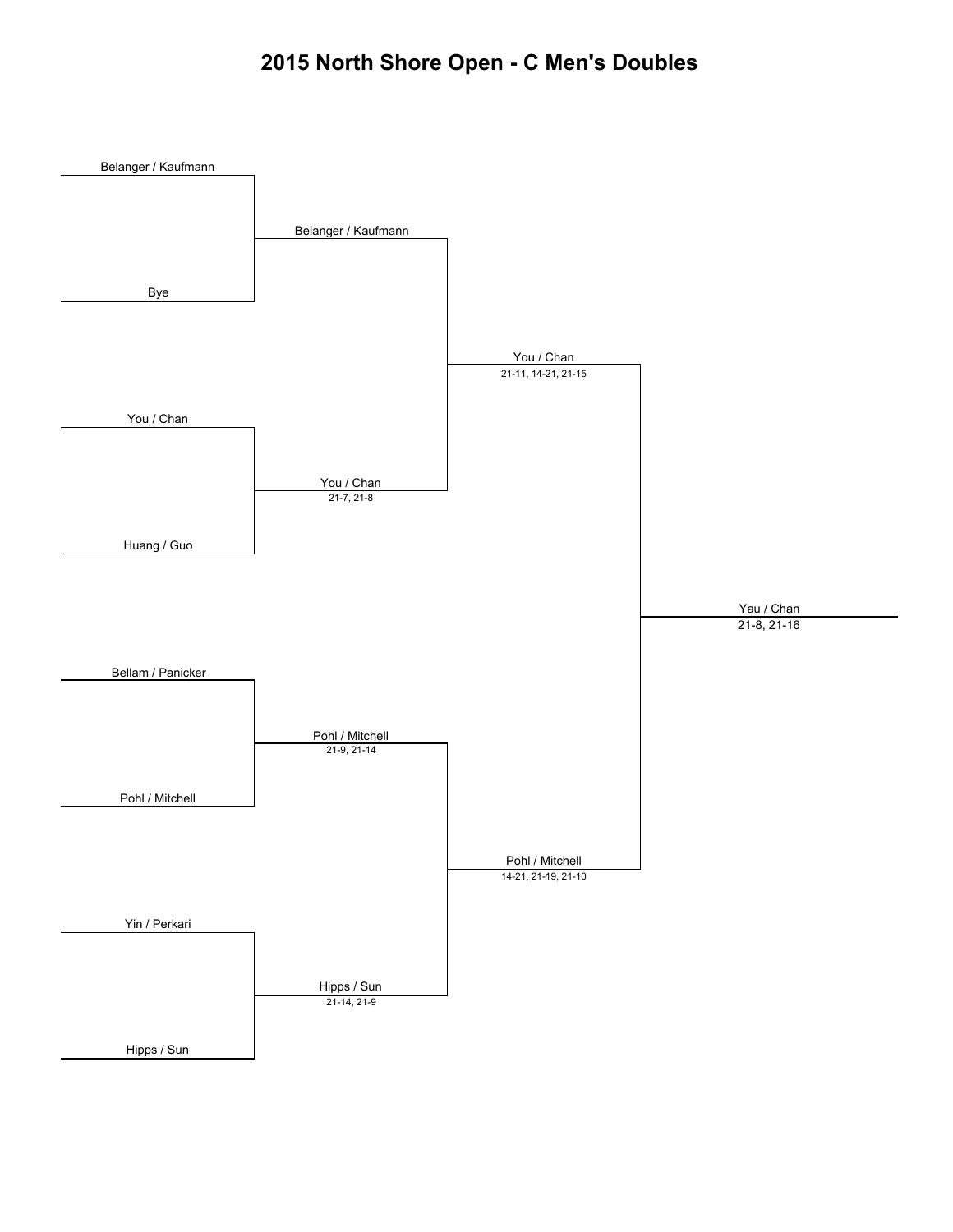# **2015 North Shore Open - D Men's Doubles**

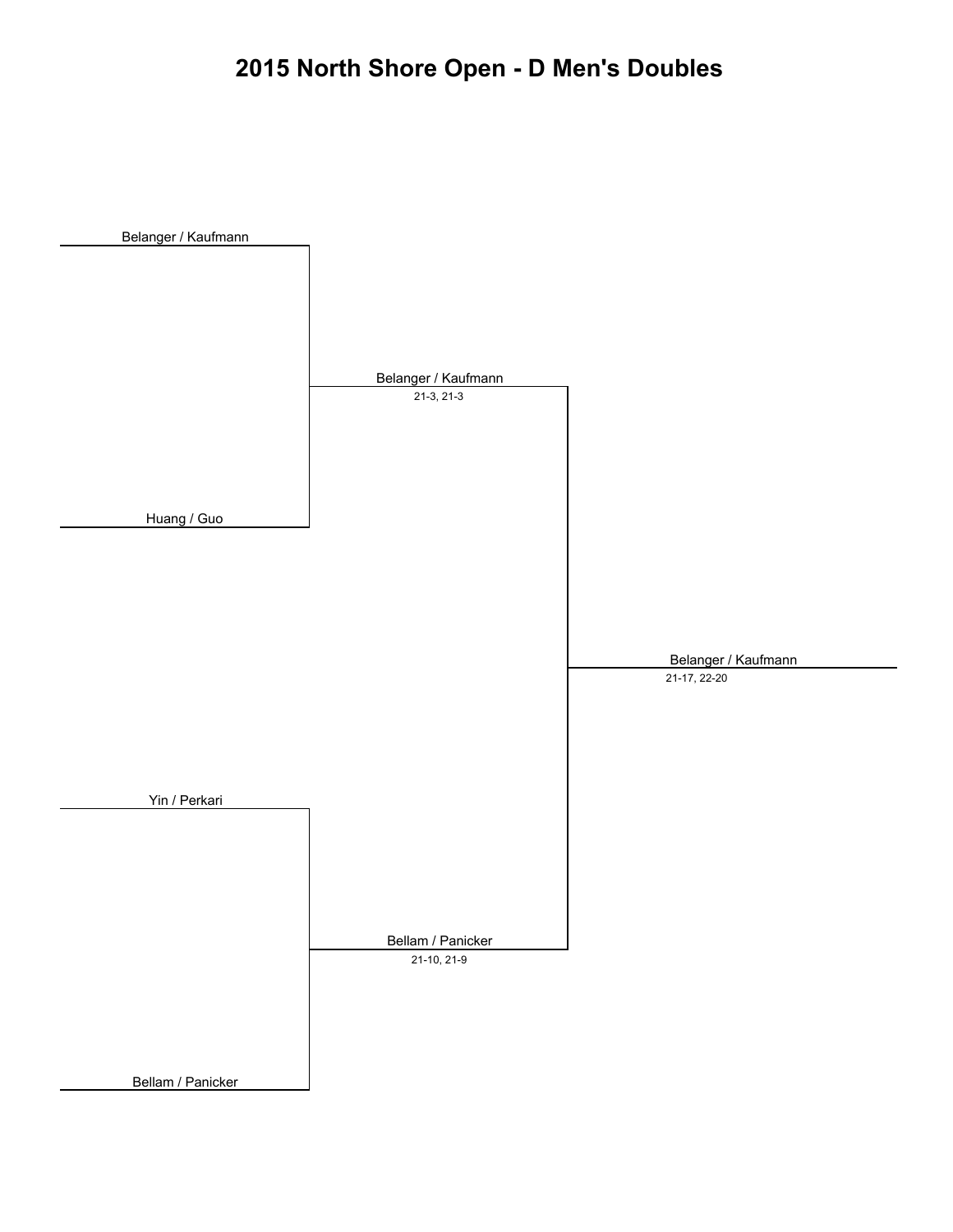#### **2015 North Shore Open - A Women's Doubles**

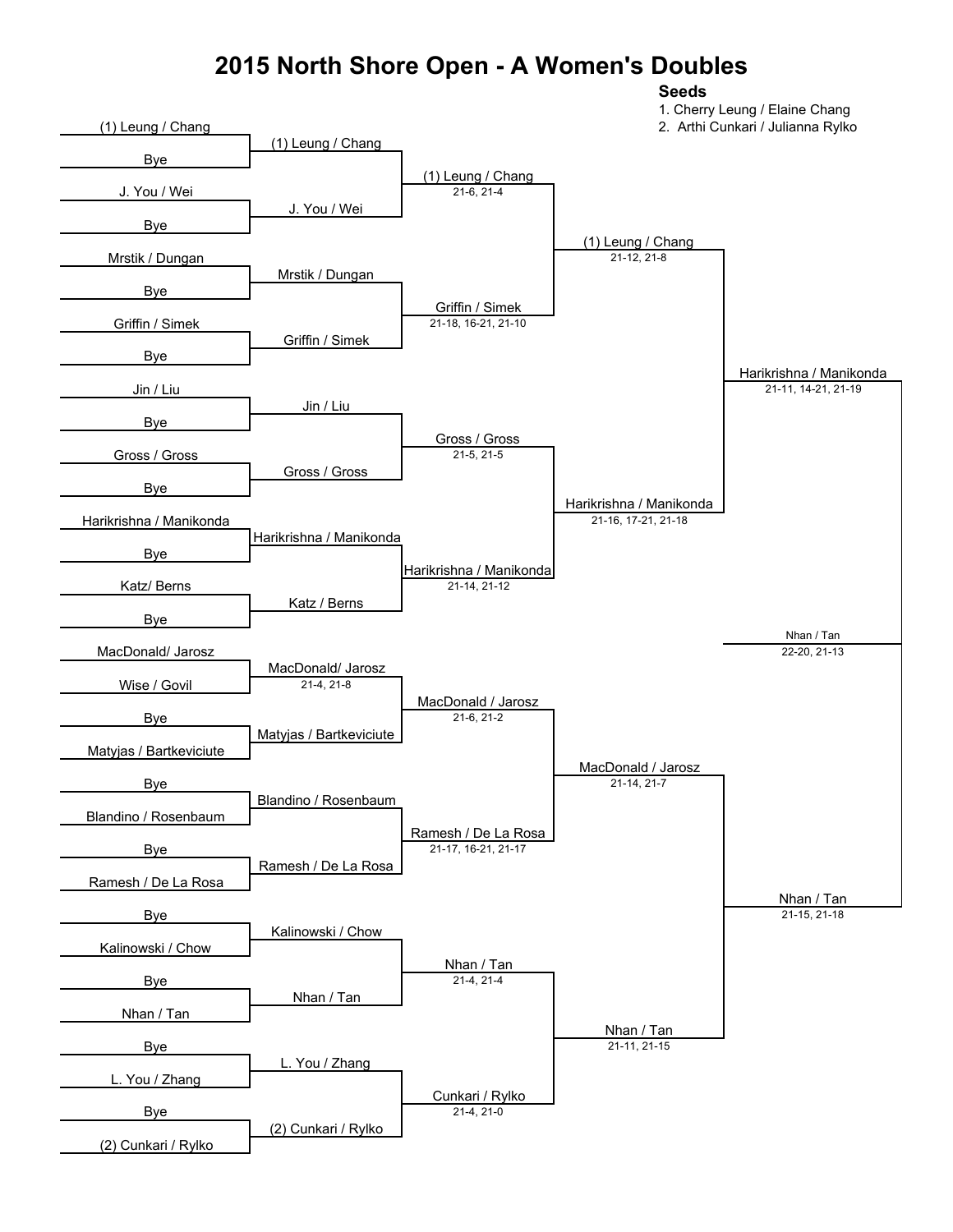# **2015 North Shore Open - B Women's Doubles**

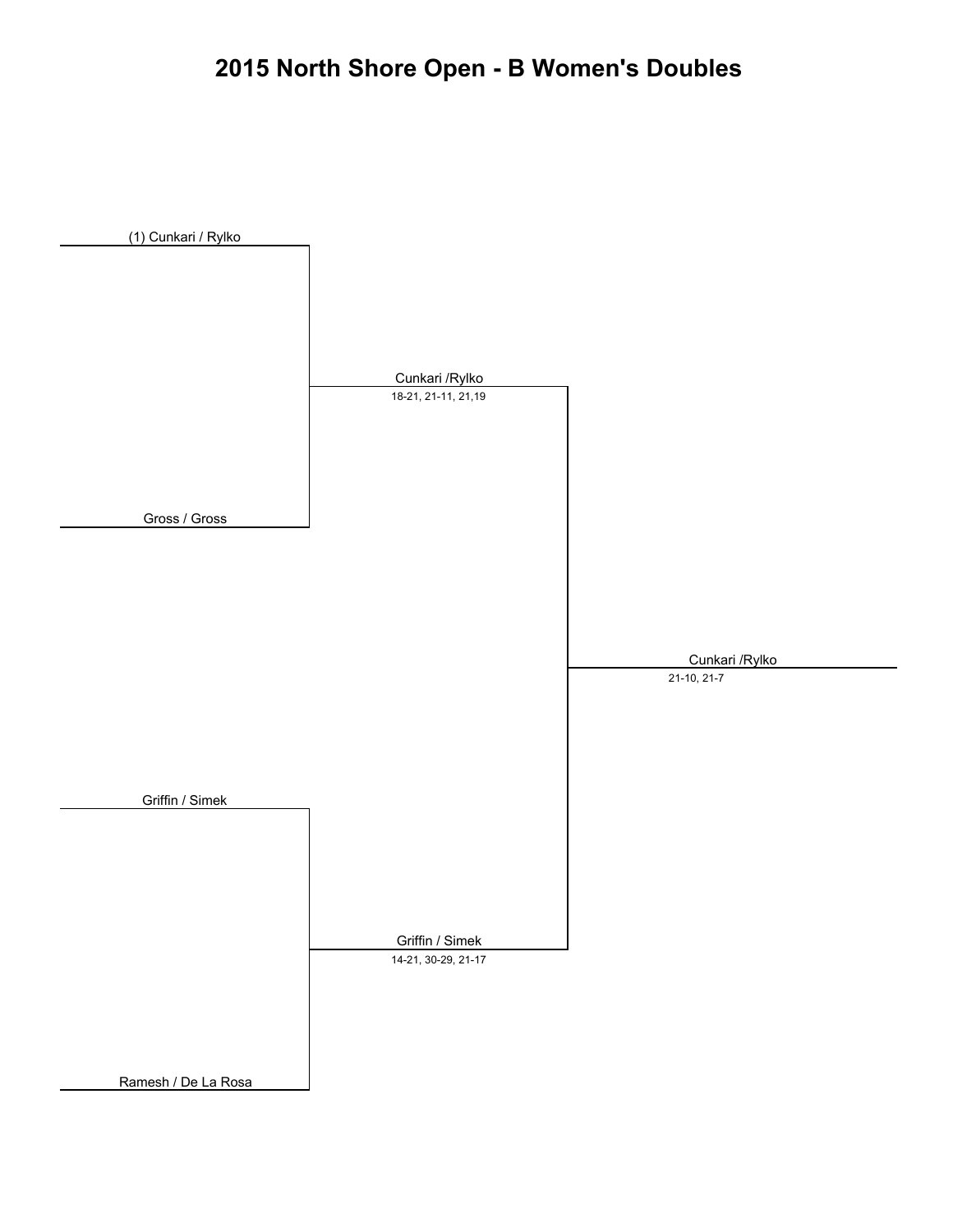#### **2015 North Shore Open - C Women's Doubles**

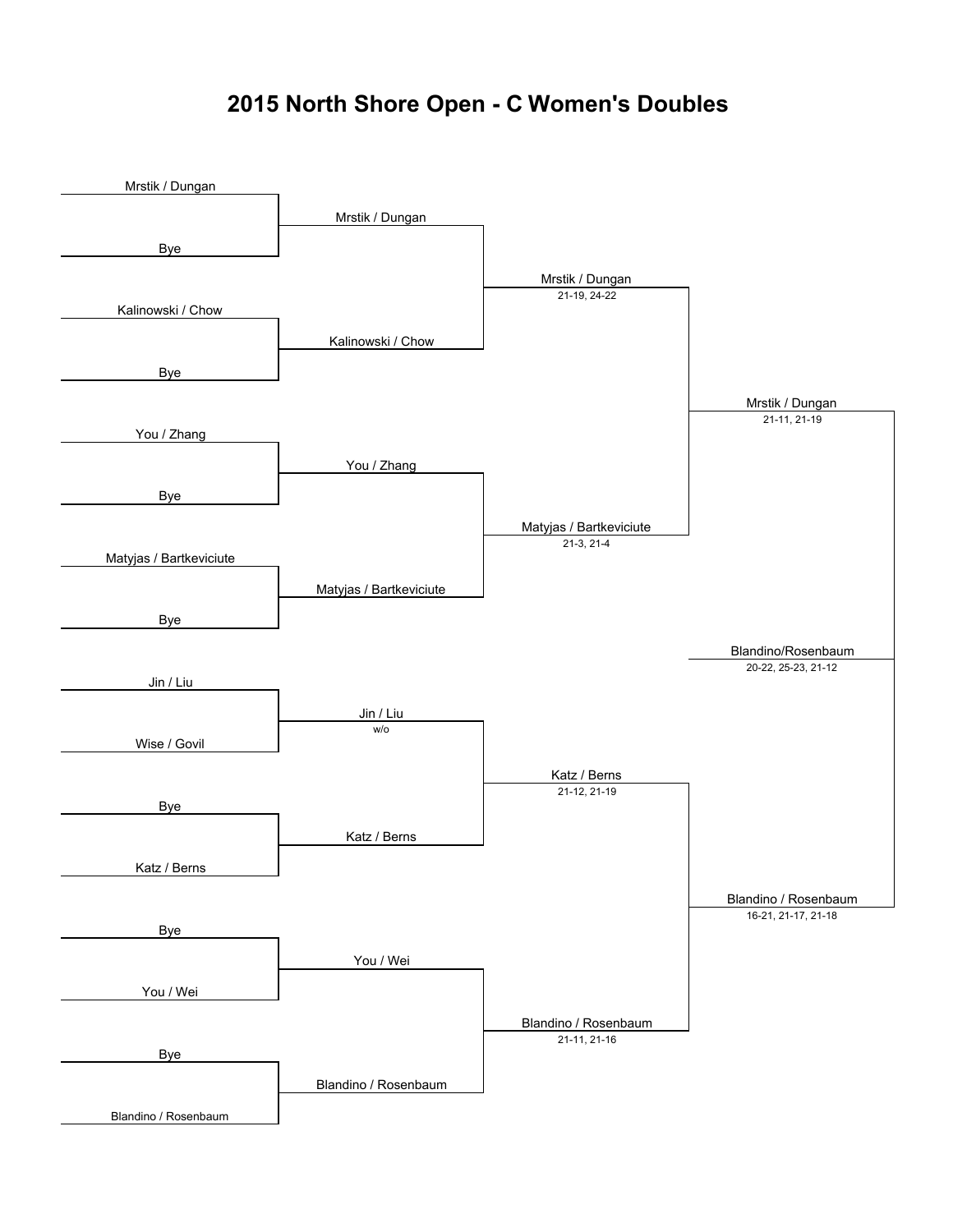# **2015 North Shore Open - D Women's Doubles**

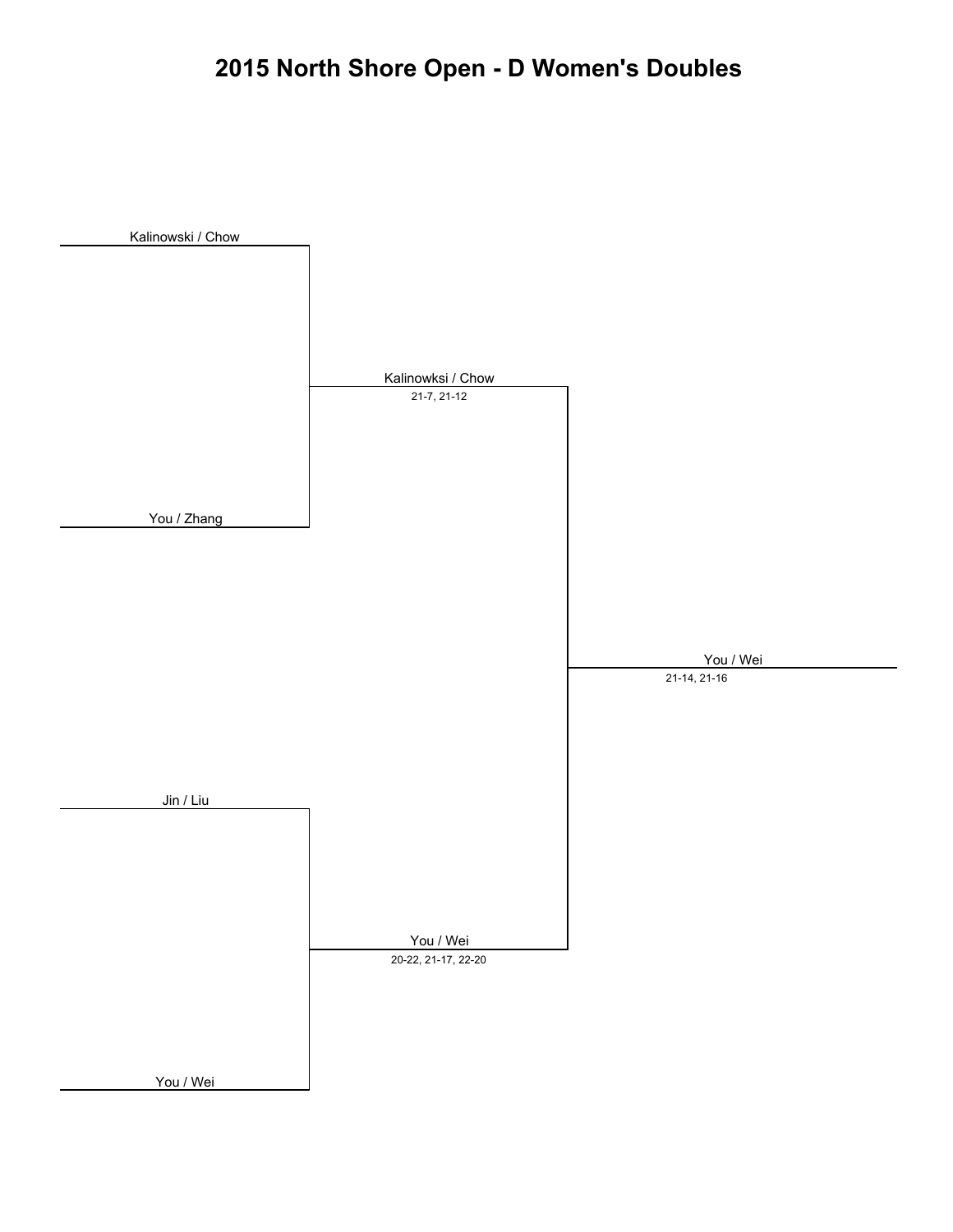#### **2015 North Shore Open - A Mixed Doubles**

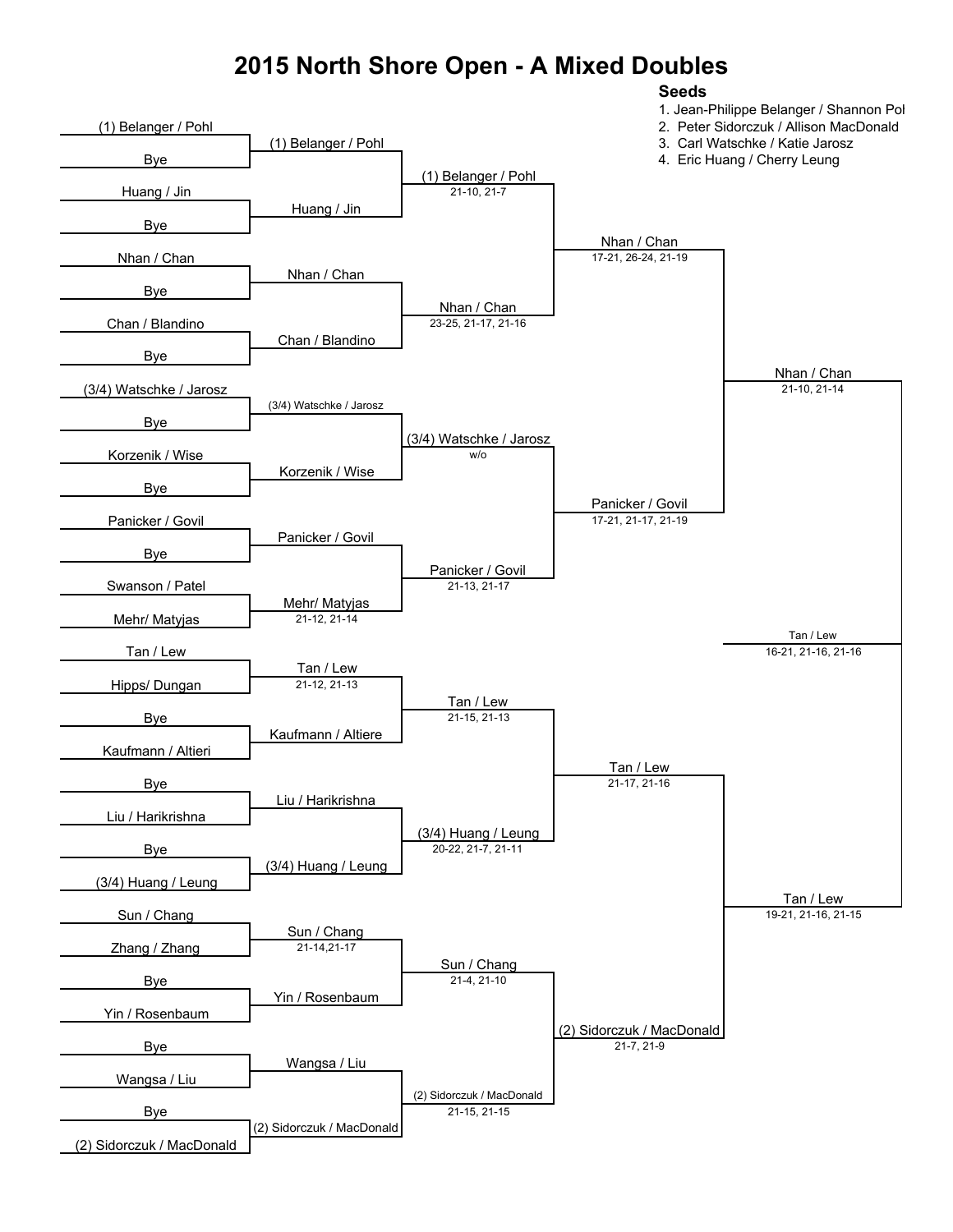#### **2015 North Shore Open - B Mixed Doubles**

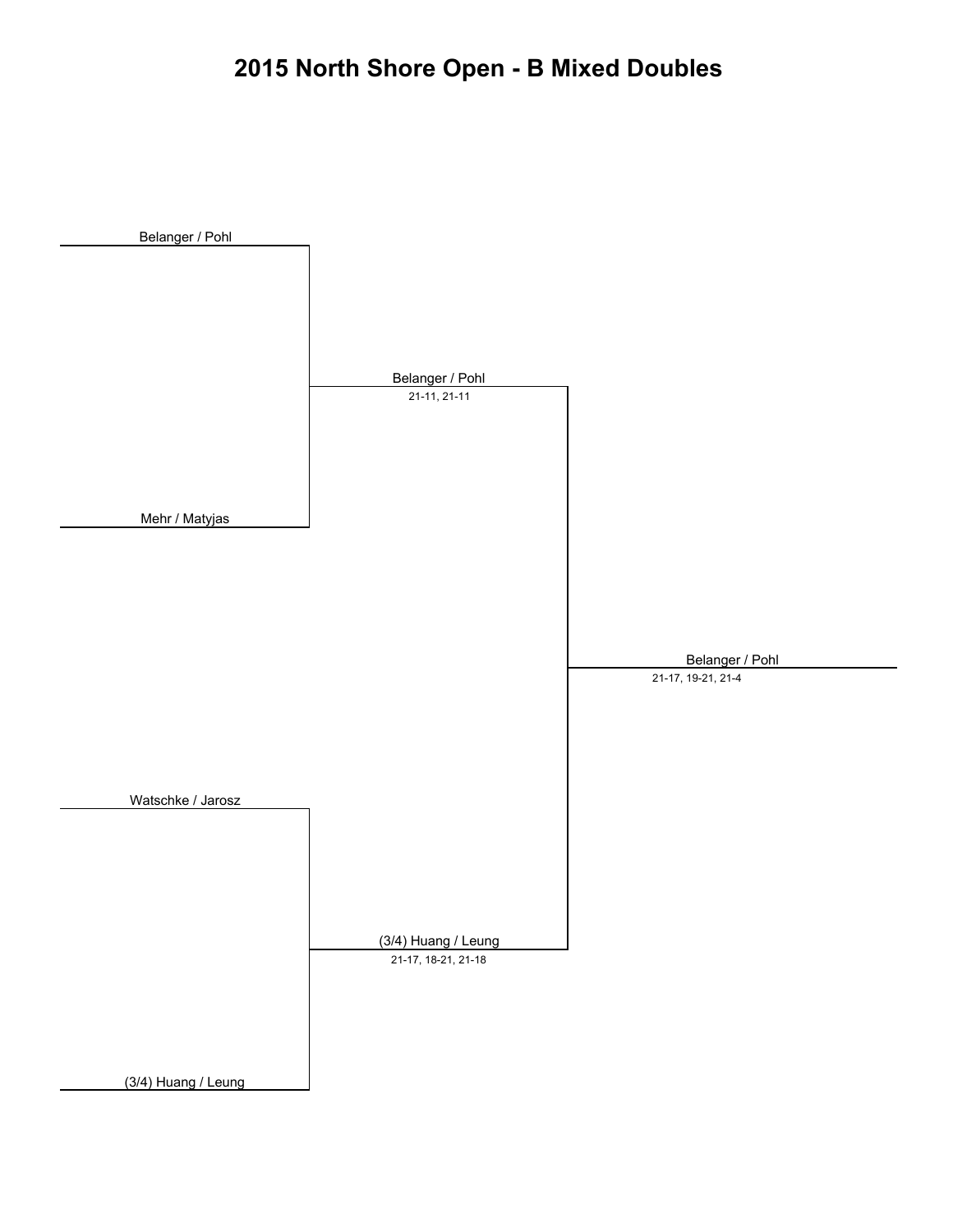# **2015 North Shore Open - C Mixed Doubles**